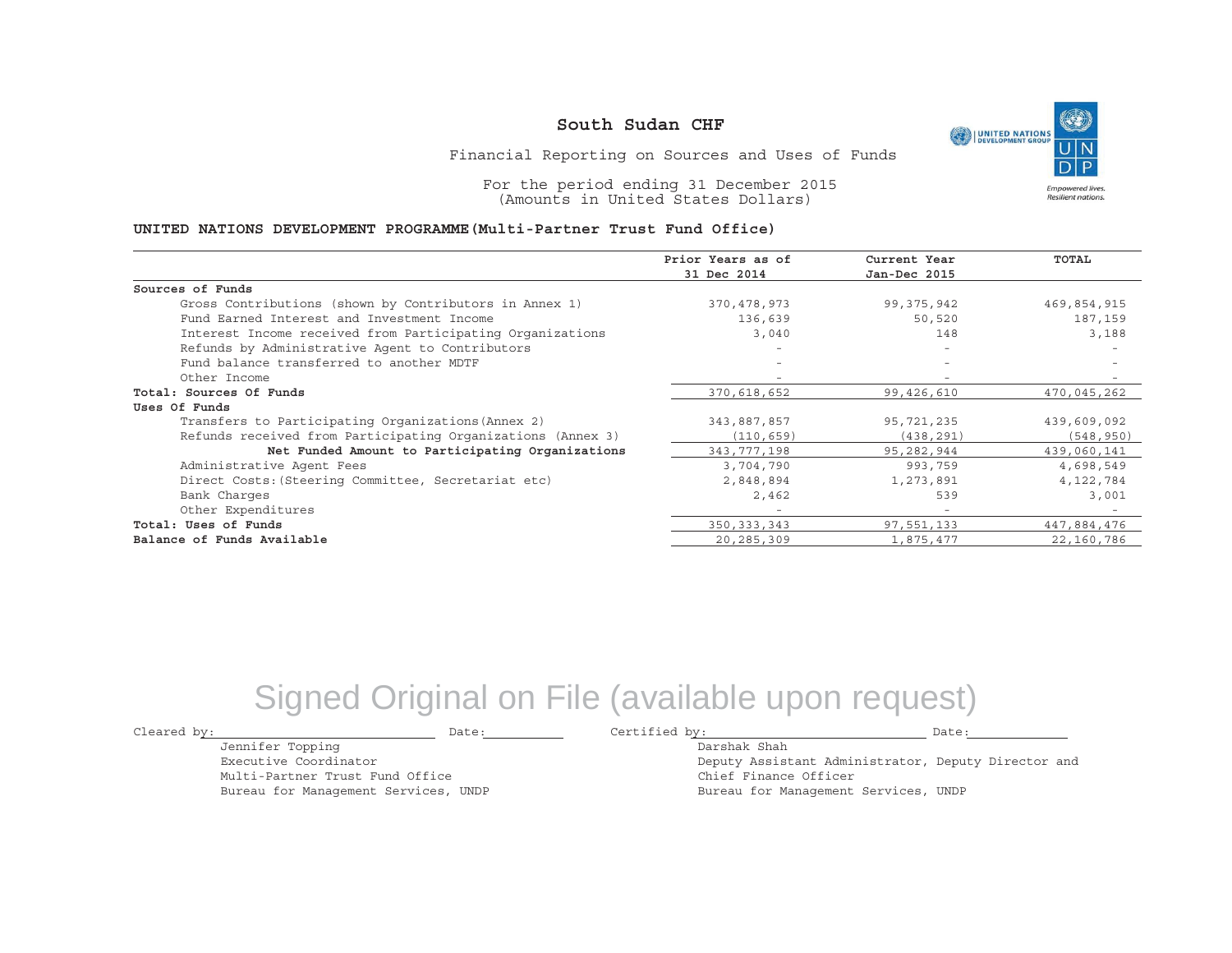

Financial Reporting on Sources and Uses of Funds

For the period ending 31 December 2015 (Amounts in United States Dollars)

#### **UNITED NATIONS DEVELOPMENT PROGRAMME(Multi-Partner Trust Fund Office)**

#### **Annex - 1: Gross Contributions**

|                                | Prior Years as of | Current Year             | TOTAL       |
|--------------------------------|-------------------|--------------------------|-------------|
|                                | 31 Dec 2014       | Jan-Dec 2015             |             |
| Contributors                   |                   |                          |             |
| Australian Agency for Int'l De | 14,162,000        | $\overline{\phantom{m}}$ | 14,162,000  |
| DEPARTMENT FOR INT'L DEVELOPME | 169,219,364       | 52,844,750               | 222,064,114 |
| GOVERNMENT OF AUSTRALIA        | 7,009,900         | 7,396,006                | 14,405,906  |
| GOVERNMENT OF BELGIUM          | 6,276,525         | 2,205,832                | 8,482,357   |
| GOVERNMENT OF DENMARK          | 20,495,060        | 2,985,306                | 23,480,366  |
| GOVERNMENT OF GERMANY          | 1,957,870         | 1,091,600                | 3,049,470   |
| GOVERNMENT OF ITALY            |                   | 550,665                  | 550,665     |
| GOVERNMENT OF NETHERLANDS      | 40,665,100        | 5,346,500                | 46,011,600  |
| GOVERNMENT OF NORWAY           | 32,186,374        | 9,074,470                | 41,260,844  |
| IRISH AID                      | 10,152,270        | 3,255,600                | 13,407,870  |
| SWEDISH INT'L DEVELOPMENT COOP | 66,304,998        | 12,854,516               | 79,159,514  |
| SWISS AGY FOR DEVELOPMENT & CO | 2,049,511         | 1,770,697                | 3,820,208   |
| Total: Contributions           | 370,478,973       | 99,375,942               | 469,854,915 |

# Signed Original on File (available upon request)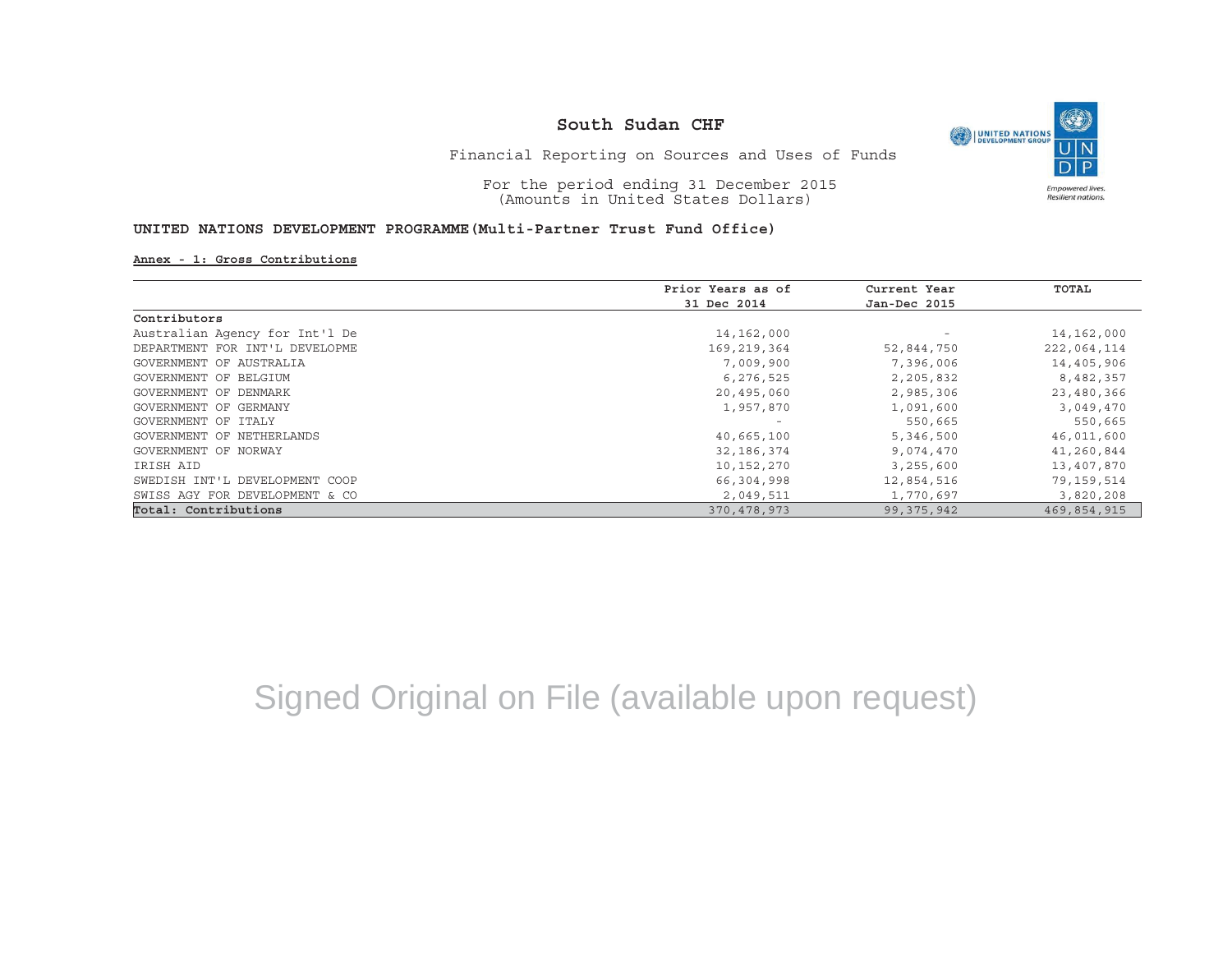

Financial Reporting on Sources and Uses of Funds

For the period ending 31 December 2015 (Amounts in United States Dollars)

### **UNITED NATIONS DEVELOPMENT PROGRAMME(Multi-Partner Trust Fund Office)**

**Annex - 2: Transfers to Participating Organizations**

|                                                | Prior Years as of | Current Year             | TOTAL       |
|------------------------------------------------|-------------------|--------------------------|-------------|
|                                                | 31 Dec 2014       | Jan-Dec 2015             |             |
| FAO                                            | 15,624,064        | 6,411,231                | 22,035,295  |
| IOM                                            | 51,678,790        | 16,511,133               | 68,189,923  |
| UNDP/NGO                                       | 171,819,830       | 41,253,779               | 213,073,609 |
| UNDP                                           | 856,000           | $\qquad \qquad -$        | 856,000     |
| UNESCO                                         | 490,000           | $\overline{\phantom{a}}$ | 490,000     |
| UNFPA                                          | 4,841,313         | 1,412,911                | 6,254,224   |
| UNHCR                                          | 13, 383, 324      | 1,488,963                | 14,872,287  |
| UNICEF                                         | 46, 142, 915      | 12,546,653               | 58,689,568  |
| UNOPS                                          | 7,182,866         | 2,835,026                | 10,017,892  |
| WFP                                            | 24,656,779        | 11,859,004               | 36,515,783  |
| <b>WHO</b>                                     | 7,211,976         | 1,402,536                | 8,614,512   |
| Total Transfers to Participating Organizations | 343,887,857       | 95,721,235               | 439,609,092 |

# Signed Original on File (available upon request)